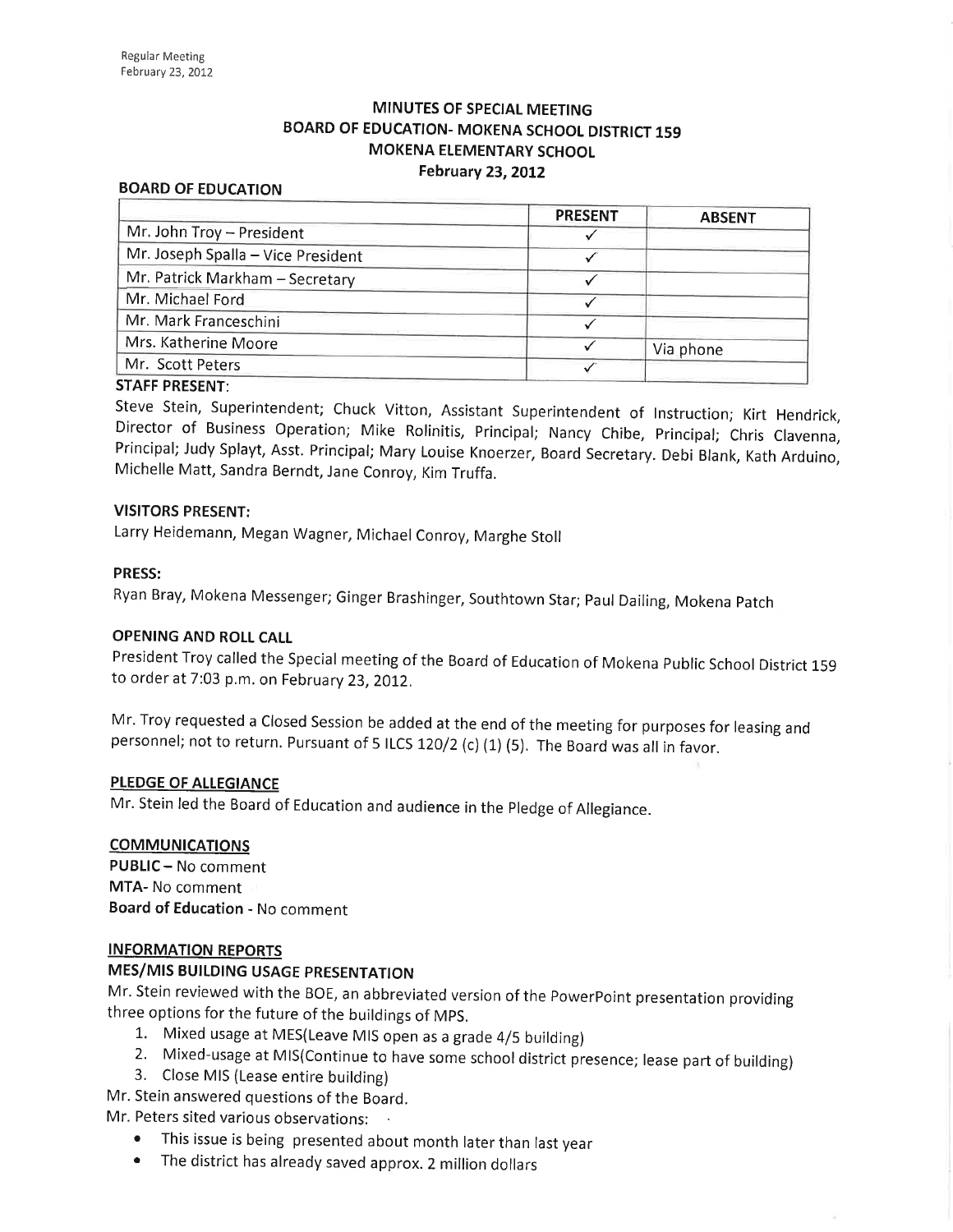- Student population dropped 15%; staff was reduced by 22%
- Loss 2.4 million in revenue
- \$340,000 owed to district by State

Mr. Peters congratulated the administration on what has been accomplished.

## **STRATPLAN**

Mr. Larry Heidemann, a consultant for long range strategic planning, presented the Spring 2012 StratPlan model to the Board of Education, The plan provided:

- Recent History
- . The Perfect Storm
- Proactive Strategic Planning
- Current Base Case (graphs)
- Return to Excellence
- . Referendum revisited
- Refinancing options

Discussion among the Board of Education members was had. Questions were asked and answered by Mr. Heidemann.

# INFORMATIONAL DISCUSSION ON FACILITY USAGE

Mr. Troy recommended this discussion for Closed Session; leasing options will be considered.

### ACTION REQUESTS

Mrs. Moore moved that Mokena School District 159 continue to offer the Early Start program for at-risk preschoolers in the district. The motion was seconded by Mr. Peters.

President Troy amended the motion to approve the Early Start Program for the 2012-2013 school year with direction to the administration to determine an appropriate fee for the program subject to Board approval. This motion was seconded by Mr. Markham.

#### **On Roll Call**

Ayes: Mr. Ford, Mr. Franceschini, Mr. Markham, Mr. Spalla, Mr. Troy

Nays: Mrs. Moore, Mr. Peters Abstain: None

# MOTION CARRIED 5-2

Discussion among the Board of Education members was had.

Mrs. Moore stated for the record, she was disappointed to see that the Board does believe that they should support the Early Start program. This program serves children who, because of their economic background, health, home, emotional or learning situations, are at-risk of academic failure.

# RECOMMENDATION FOR MES/MIS BUILDING USAGE

Mr. Ford moved to retain Mokena lntermediate School as a grade 4-5 building for the 2012-2013 school year and engage in leasing negotiations for classrooms at Mokena Elementary School. The motion was seconded by Mr. Spalla.

# On Roll Call

Ayes: Mr. Ford, Mr. Franceschini, Mr. Markham, Mrs. Moore, Mr. Peters, Mr. Spalla, Mr. Troy Nays: None **Abstain:** None

# MOTION CARRIED 7-O

Mr. Markham stated for the record, he wanted to emphasize as per the motion, this pertains to the 2012-2013 school year only.

# CLOSED SESSION

At 9:25 p.m. Mr. Ford moved to adjourn to Closed Session for purposes of personnel and leasing; not to return. The motion was seconded by Mr. Spalla.

On Roll Call